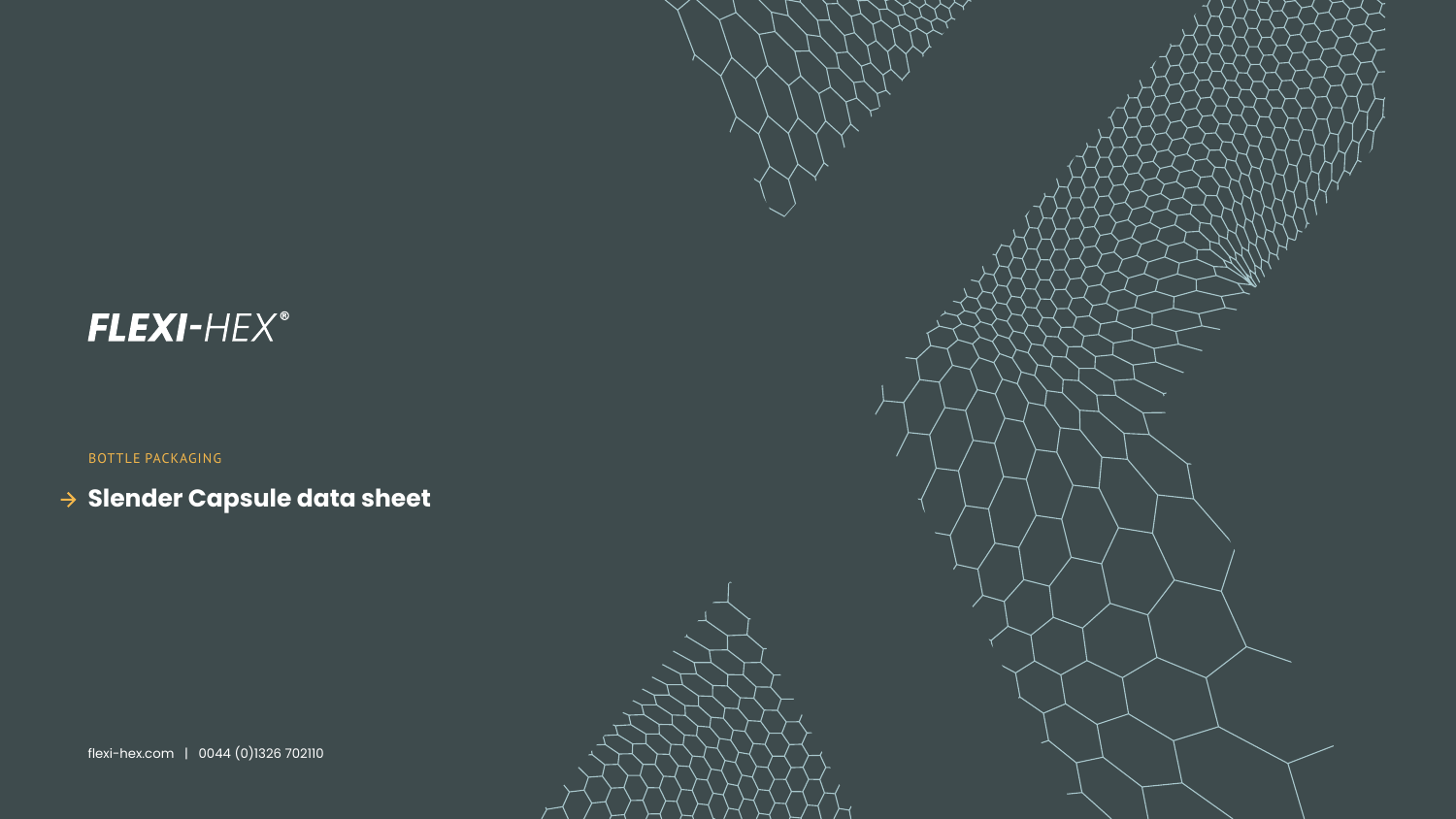The Slender capsule is made of three components. A Flexi-Hex sleeve which stylishly protects the bottle from impact and damage, a cap to secure the base and a customisable wrap holding the capsule firmly together. Ideal for the delivery of higher value bottles or gifts, this is a premium packaging solution. The Slender capsule can also be inserted into a pinch top or alternative postal box.

### **Overview**

- Designed for the safe shipping of premium bottles and gifts
- Made from over 85% recycled pulp
- Plastic-free, recyclable, biodegradable and compostable
- Fits bottles of all shapes and sizes from demi to magnum
- A luxurious look and feel that add value to brand perception
- Reduces breakage rates through innovative engineering
- Compact to store and lightweight for economical shipping
- Can be customized with company branding

### FLEXI-HEX®











# **Details**

# **Slender Capsule**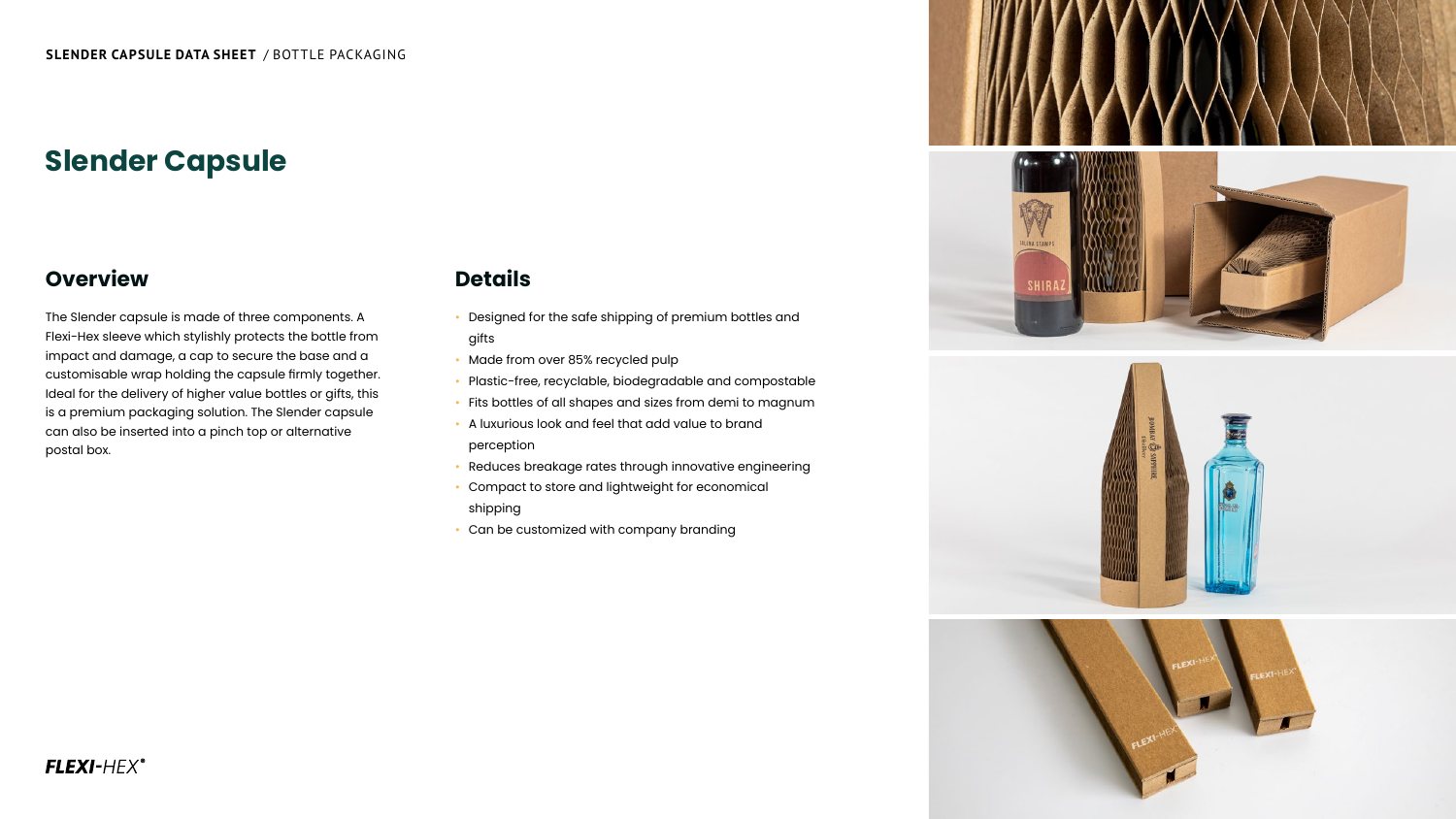# **Product Information**

# **Product Description**

### **Material**

A plastic-free bottle packaging kit that consists of a Flexi-Hex expanding honeycomb sleeve, a single cap and a card wrap. Caps come in five sizes and the sleeve can be cut to length to suit different bottles. External postal boxes sold separately.



## FLEXI-HEX®

# **Specification Performance**

100/110/120/130/140mm Dio 35mm H

#### **COMPLETE UNIT**

340mm H x 120mm Dia

#### **SLEEVE UNIT**

330mm H x 35mm W x 20n

#### **EXPANDED DIMENSIONS**

Min 30mm - Max 300mm

### **CAP SIZES**

#### **WRAP 280GSM**

35mm W x 900mm L

#### **RANGE**

Bottle Packaging

#### **NAME**

Slender Capsule

**SKU**

 $N/A$ 

|      | <b>WEIGHT</b> | <b>QTY PER BOX</b> |
|------|---------------|--------------------|
|      | <b>185g</b>   |                    |
| mm D | <b>135g</b>   | 100pcs             |
| n    |               |                    |
| a x  | 40g           | 100pcs             |
|      | <b>10g</b>    |                    |

#### **CRUSH TEST (SLEEVE)**

Test follows procedure outlined DIN EN 23035, 09/1994 At 23°C, 50% RH collapsing of the cells was on average 229kPa. At 40°C, 90% RH collapsing of the cells was on average 147kPa.

#### **SHOCK TEST**

 $N/A$ 

#### **DROP TEST**

ETSI EN 300 019-2-2 V2.3.1 (2013) Section T2.3 (Public Transportation) & BS EN 60068-2-31:2008 Test Ec

Recycled cardboard (over 85% recycled paper content), 100% recyclable and biodegradable

# **Carrying Load**

1.5kg